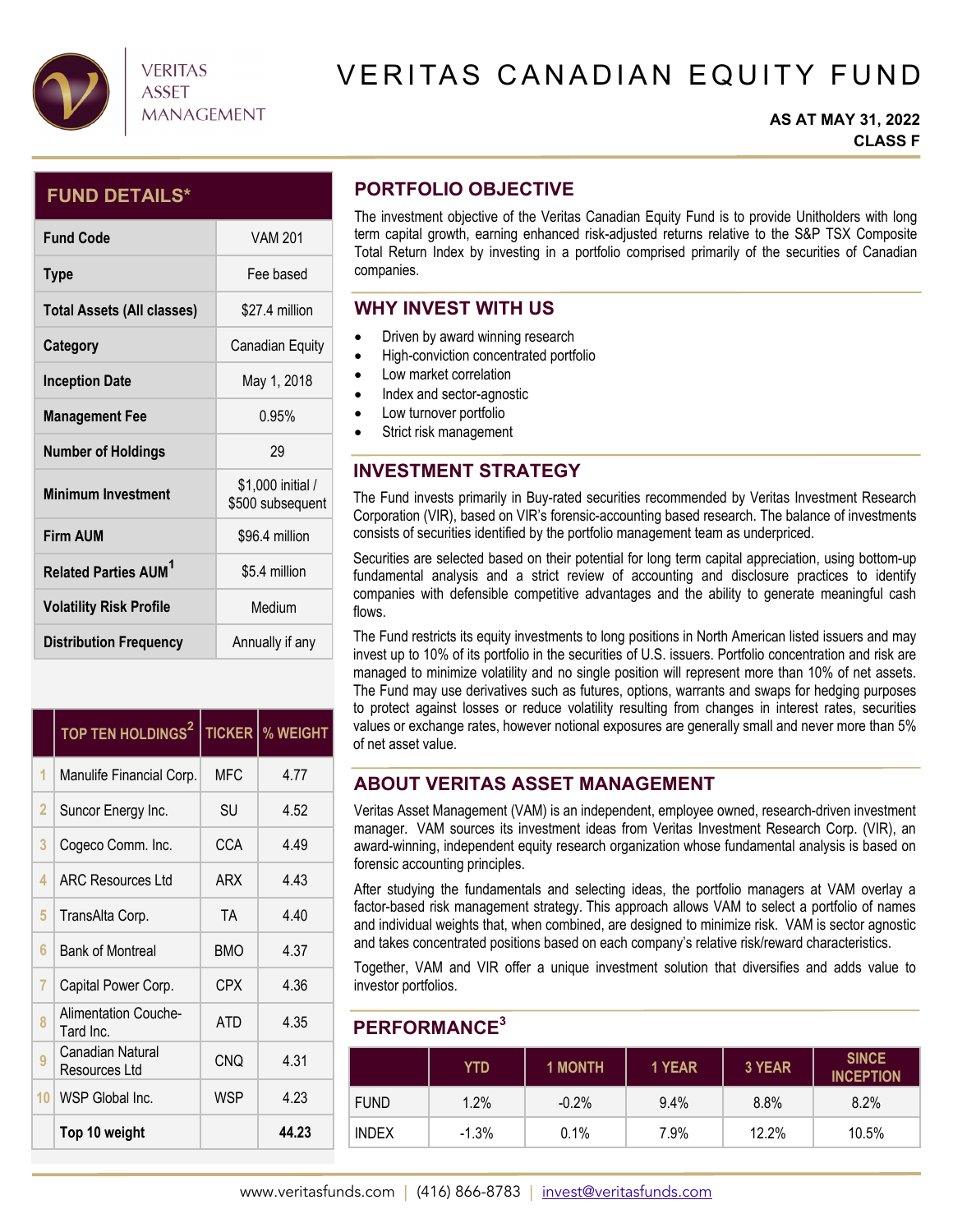

# VERITAS CANADIAN EQUITY FUND

#### **AS AT MAY 31, 2022 CLASS F**

### **COMMENTARY**

Class F of the Veritas Canadian Equity Fund generated a -0.2% return in May, bringing our yearto-date return to +1.2% versus a negative 1.3% return this year for the S&P/TSX composite.

The Fund's position in **Suncor Energy Inc (TSX: SU)** was the top contributor to fund performance in May. **SU** shares continue to rise following bump in price after U.S. activist fund Elliot Investment Management announced that it had taken a 3.4% stake in the firm. Following the usual activist playbook, Elliot sent a letter to **SU**'s Board arguing for a series of initiatives to unlock US\$30 billion in value for investors, which centered on the spinoff of Suncor's retail gasoline and c-store business. While **SU**'s management appears lukewarm on Elliot's proposals, Veritas Research published a similar analysis in early 2021 supporting a spinoff at the right price. We agree that **SU**'s shares fall well short of their underlying value.

The Fund's position in **Capital Power Corp. (TSX: CPX)** was the second largest contributor to fund performance in May, as the company's first quarter results put it on track to meet or exceed the upper end of its prior funds flow guidance for 2022. **CPX**  continues to do a good job of managing its transition away from coal, as it advances its solar, wind and carbon capture projects.

Our goal is to buy the best companies in sectors where we identify positive investment catalysts, while avoiding poorly positioned companies and industry headwinds in sectors where we identify investment risks. We evaluate companies based on balance sheet strength; free cash flow sustainability; transparent financial reporting and governance; as well as the ability to endure periods of economic weakness.

*Source: Refinitiv, Veritas Asset Management Inc. estimates, as at May 31, 2022* 

## **PERFORMANCE4**





## **RISK MEASURES5**

|                               | 1 YEAR | <b>SINCE INCEPTION</b> |
|-------------------------------|--------|------------------------|
| Beta <sup>6</sup>             | 0.68   | 0.70                   |
| Fund Volatility <sup>7</sup>  | 7.7%   | 12.5%                  |
| <b>Index Volatility</b>       | 9.7%   | 15.8%                  |
| Upside Capture <sup>8</sup>   | 78%    | 62%                    |
| Downside Capture <sup>8</sup> | 49%    | 70%                    |

# **SECTOR ALLOCATIONS9**